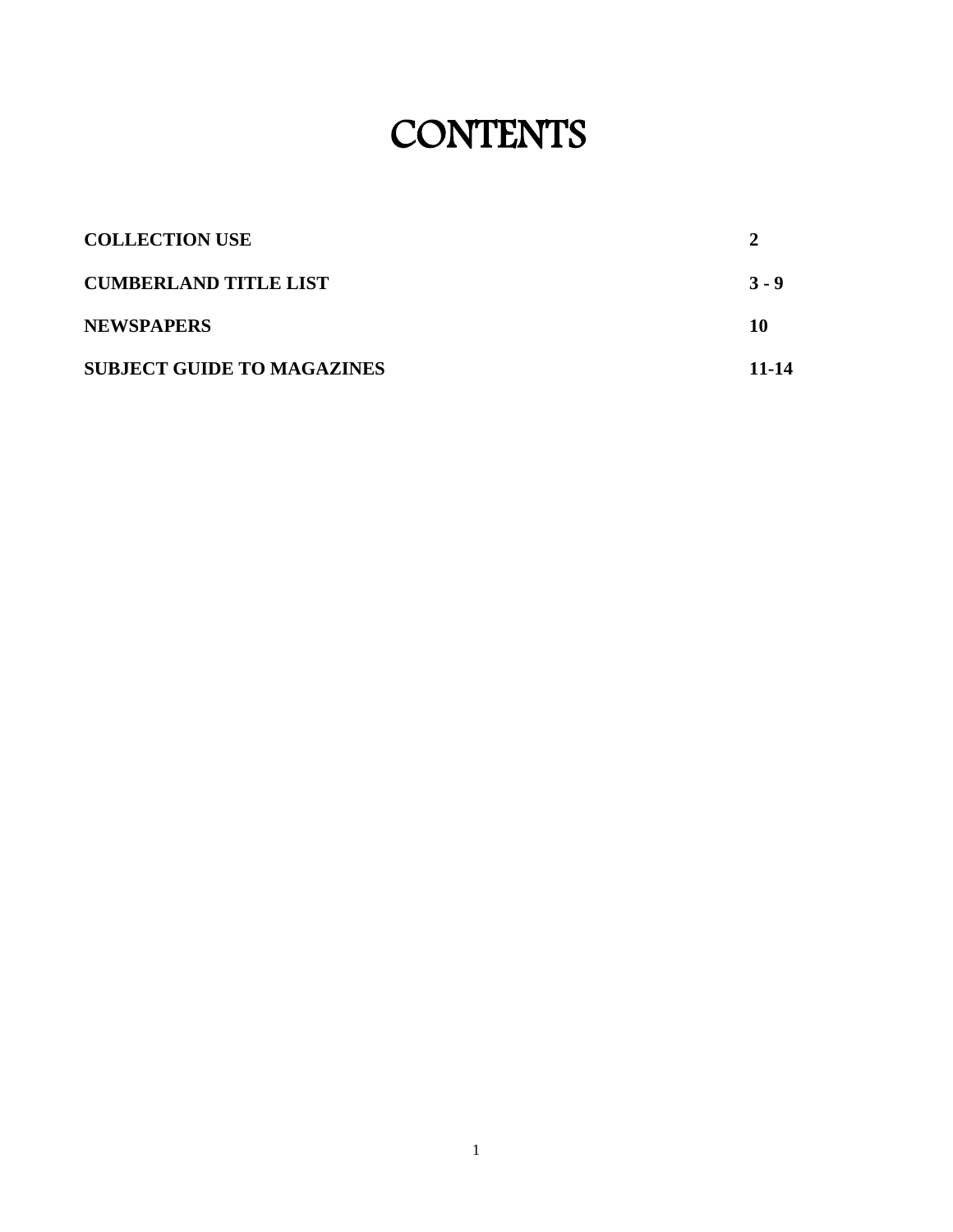# **COLLECTION USE**

Journals and magazines, except the most recent issue of each title, can be borrowed for the normal borrowing period of two weeks. Check the online catalog for the most up to date information about individual titles.

Newspapers and Appalachian Collection periodicals do not circulate except by permission of the Library Director.

Serial publications, such as yearbooks, annuals, and conference proceedings, are not listed in this booklet. They can be located by searching the online catalog.

Please ask for assistance if you need further help or information.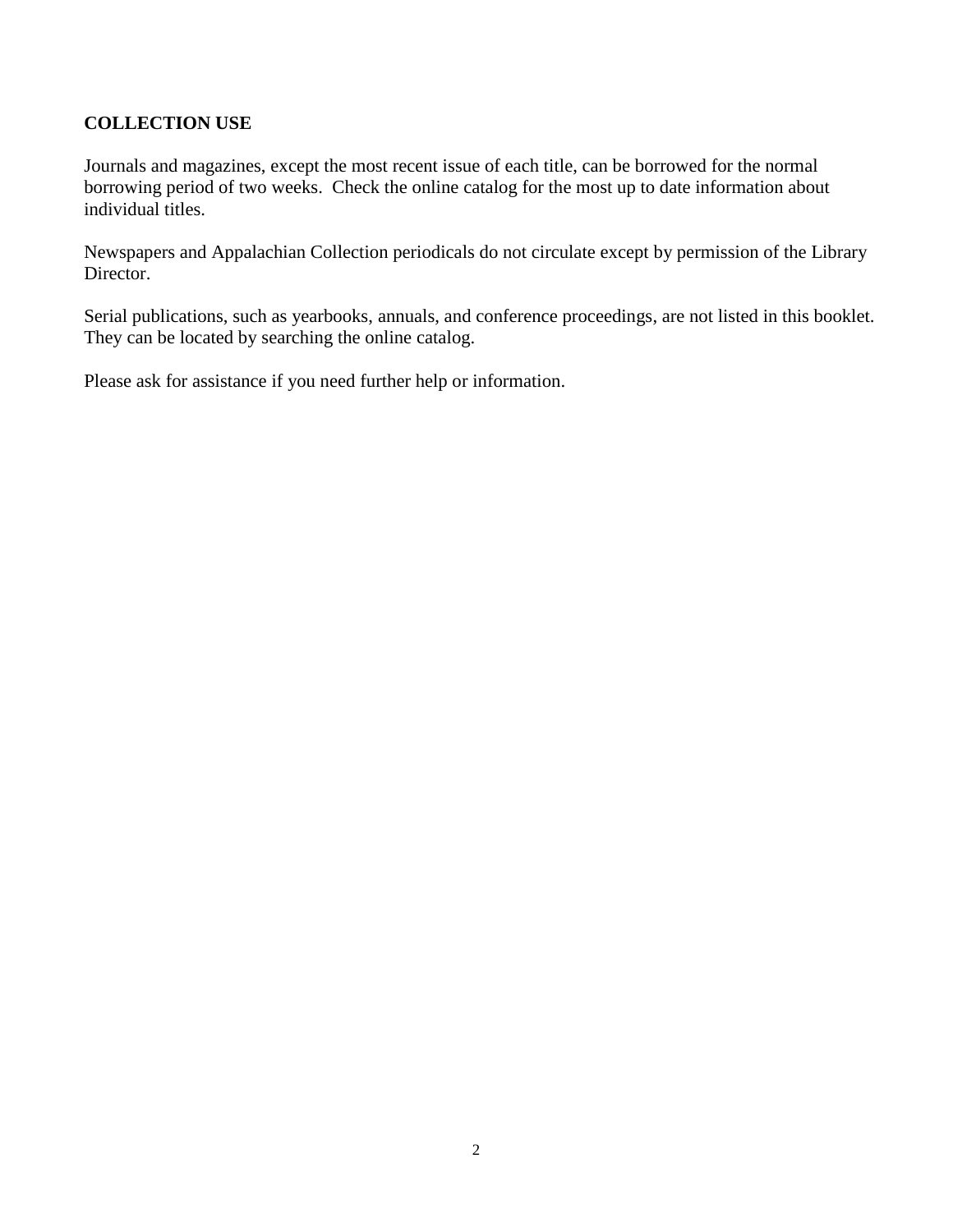| Title                                                                           | Library has |                                                      |  |  |
|---------------------------------------------------------------------------------|-------------|------------------------------------------------------|--|--|
| AARC TIMES (AMERICAN ASSOCIATION FOR RESPIRATORY<br>THERAPY CARE)               | paper:      | $1995 - 2019$                                        |  |  |
| <b>AJN</b><br>see AMERICAN JOURNAL OF NURSING                                   |             |                                                      |  |  |
| AWI (ANIMAL WELFARE INSTITUTE QUARTERLY)                                        | paper:      | <b>CURRENT YEAR</b>                                  |  |  |
| <b>ADVOCATE</b>                                                                 | paper:      | <b>CURRENT 10 YEARS</b>                              |  |  |
| <b>ALLEGANY MAGAZINE</b>                                                        | paper:      | $2006 - 2019, 2021 -$                                |  |  |
| <b>AMERICAN CRAFT</b>                                                           | paper:      | <b>CURRENT YEAR</b>                                  |  |  |
| <b>AMERICAN FORESTS</b>                                                         | paper:      | microfilm: 1979 - 2006<br><b>CURRENT YEAR</b>        |  |  |
| AMERICAN JOURNAL OF NURSING                                                     | paper:      | microfilm: 1974 - 2010<br>2005 - NOV 2017            |  |  |
| <b>APPLIED RADIOLOGY</b>                                                        | paper:      | $1994 - 2007$                                        |  |  |
| ARBORICULTURE & URBAN FORESTRY<br>Formerly: JOURNAL OF ARBORICULTURE            | paper:      | <b>CURRENT YEAR</b>                                  |  |  |
| <b>ARBORIST NEWS</b>                                                            | paper:      | <b>CURRENT YEAR</b>                                  |  |  |
| <b>ARTIST'S MAGAZINE</b>                                                        | paper:      | <b>CURRENT YEAR</b>                                  |  |  |
| ATLANTIC, THE                                                                   | paper:      | <b>CURRENT 3 YEARS</b>                               |  |  |
| <b>B &amp; O [BALTIMORE AND OHIO] RAILROADER</b>                                | paper:      | 1975 - 1978 (incomplete)<br>(Appalachian Collection) |  |  |
| <b>BETTER HOMES AND GARDENS</b>                                                 | paper:      | <b>CURRENT YEAR</b>                                  |  |  |
| <b>BICENTENNIAL BULLETIN</b><br>Shelved in Apl Collection at Apl. E285.4.M37.B5 | paper:      | $1976 - 1977$                                        |  |  |
| <b>BON APPETIT</b>                                                              | paper:      | <b>CURRENT YEAR</b>                                  |  |  |
| CPI [CONSUMER PRICE INDEX] DETAILED REPORT                                      |             | http://purl.access.gpo.gov/GPO/LPS18250              |  |  |
| <b>CAR AND DRIVER</b>                                                           | paper:      | <b>CURRENT YEAR</b>                                  |  |  |
| <b>CERAMICS MONTHLY</b>                                                         | paper:      | <b>CURRENT 2 YEARS</b>                               |  |  |
| CHAPEL HILL WEST NEIGHBORHOOD ASSOC. NEWSLETTER                                 | paper:      | 2002 - JAN 2004<br>(Appalachian Collection)          |  |  |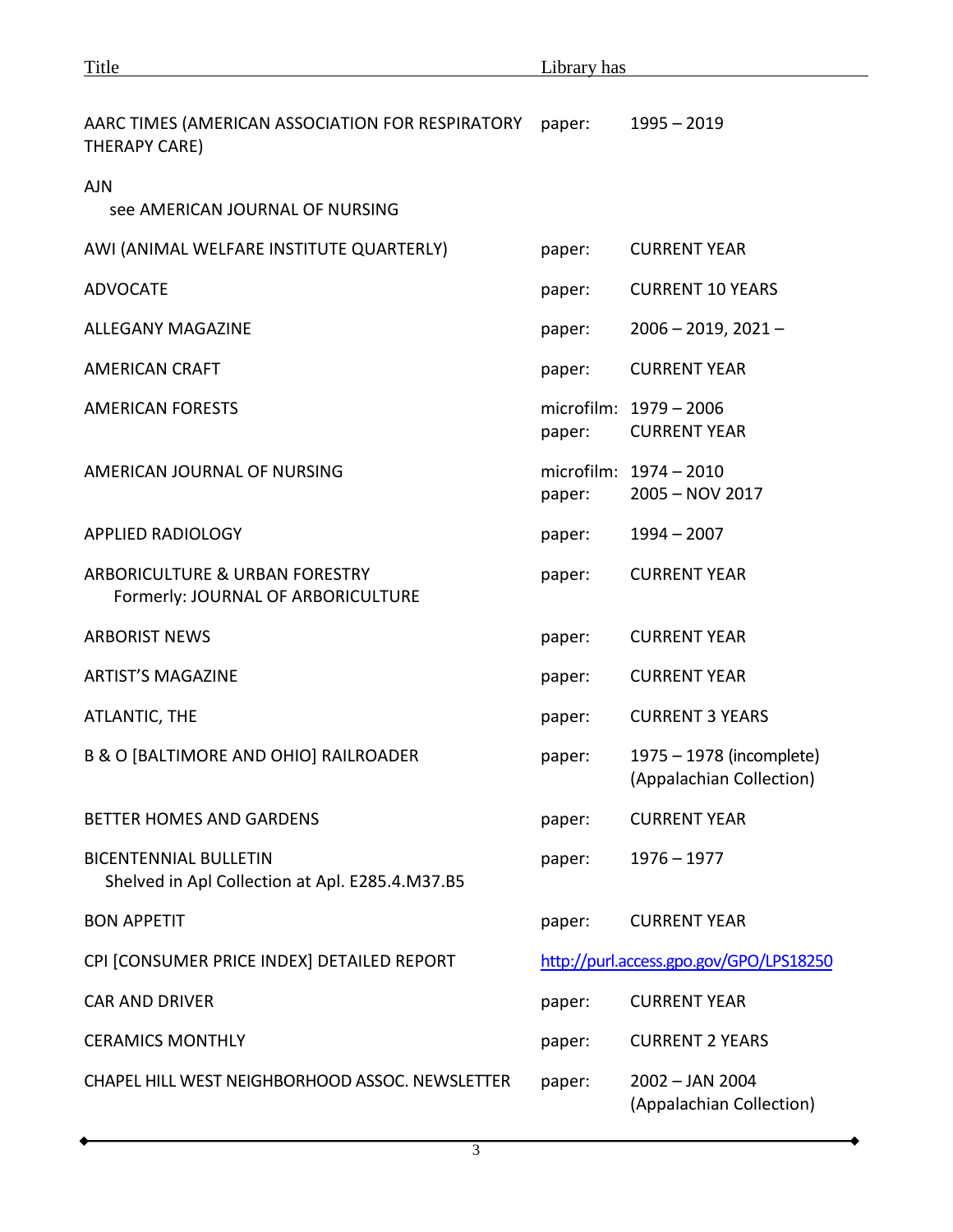| Title                                                                                                                                                                         | Library has                                                   |                                              |  |
|-------------------------------------------------------------------------------------------------------------------------------------------------------------------------------|---------------------------------------------------------------|----------------------------------------------|--|
|                                                                                                                                                                               |                                                               |                                              |  |
| <b>CHOICE</b>                                                                                                                                                                 | paper:                                                        | <b>CURRENT YEAR</b>                          |  |
| <b>CIVIL RIGHTS JOURNAL</b>                                                                                                                                                   | http://purl.access.gpo.gov/GPO/LPS54646                       |                                              |  |
| <b>CIVIL WAR TIMES</b>                                                                                                                                                        | paper:                                                        | <b>CURRENT YEAR</b>                          |  |
| <b>CLINICS IN CHEST MEDICINE</b><br>Shelved with books. In the online catalog, choose<br>SERIES and type Clinics in Chest Medicine for<br>individual titles and call numbers. | paper:                                                        | 1987 – 1990 (incomplete),<br>1992 - MAR 2019 |  |
| COMPLEMENTARY THERAPIES IN CLINICAL PRACTICE<br>Formerly COMPLEMENTARY THERAPIES IN<br>NURSING / MIDWIFERY                                                                    | paper:                                                        | FEB 2005 $-$ 2018                            |  |
| <b>COMPLEMENTARY THERAPIES IN MEDICINE</b>                                                                                                                                    | paper:                                                        | MAR 1998 - 2004                              |  |
| COMPLEMENTARY THERAPIES IN NURSING / MIDWIFERY<br>See COMPLEMENTARY THERAPIES IN CLINICAL<br><b>PRACTICE</b>                                                                  | paper:                                                        | JUN 1998 - NOV 2004                          |  |
| <b>CONGRESSIONAL RECORD</b>                                                                                                                                                   | http://purl.access.gpo.gov/GPO/LPS1671                        |                                              |  |
| <b>CONSUMER PRICE INDEX</b><br>See CPI DETAILED REPORT                                                                                                                        |                                                               |                                              |  |
| <b>CONSUMER REPORTS</b>                                                                                                                                                       | paper:                                                        | <b>CURRENT 2 YEARS</b>                       |  |
| <b>CORRECTIONS TODAY</b>                                                                                                                                                      | paper:                                                        | <b>CURRENT YEAR</b>                          |  |
| DENTAL CLINICS OF NORTH AMERICA                                                                                                                                               | paper:                                                        | 1994 - JAN 2008                              |  |
| <b>DENTAL ECONOMICS</b>                                                                                                                                                       | paper:                                                        | $2007 -$                                     |  |
| DIMENSIONS OF DENTAL HYGIENE                                                                                                                                                  | $2007 -$<br>paper:<br>https://dimensionsofdentalhygiene.com/. |                                              |  |
| <b>DISCOVER</b>                                                                                                                                                               | paper:                                                        | <b>CURRENT YEAR</b>                          |  |
| eSCHOOL NEWS                                                                                                                                                                  | www.eschoolnews.com                                           |                                              |  |
| <b>ECONOMIC INDICATORS</b>                                                                                                                                                    | http://purl.access.gpo.gov/GPO/LPS1458                        |                                              |  |
| <b>EMERGING INFECTIOUS DISEASES</b>                                                                                                                                           | http://wwwnc.cdc.gov/eid                                      |                                              |  |
| <b>EMPLOYMENT AND EARNINGS</b>                                                                                                                                                | http://purl.access.gpo.gov/GPO/LPS90975                       |                                              |  |
| <b>ENDANGERED SPECIES BULLETIN</b>                                                                                                                                            | http://purl.access.gpo.gov/GPO/LPS1662                        |                                              |  |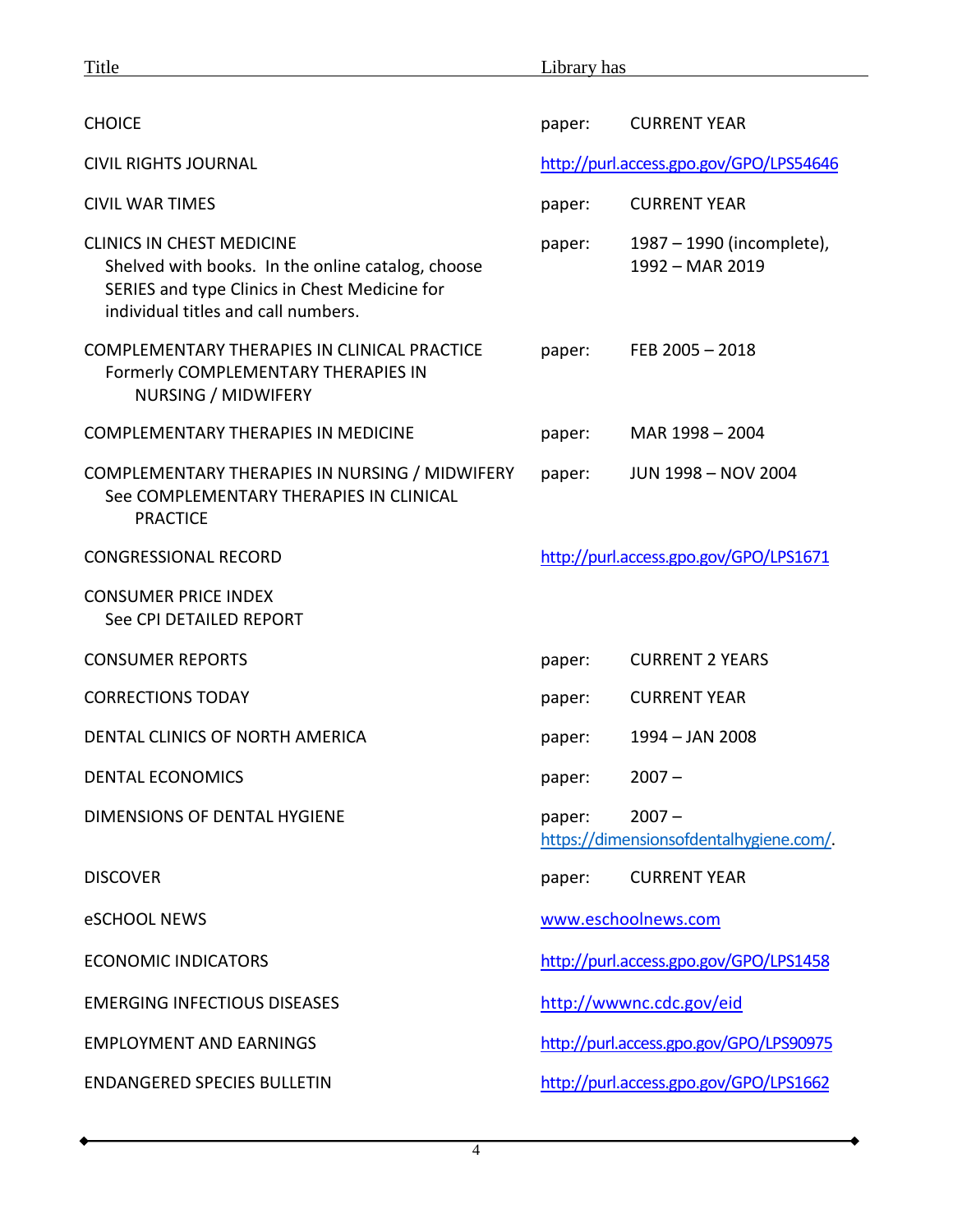| <b>ENVIRONMENTAL HEALTH PERSPECTIVES</b>                                                                  |                                         | https://ehp.niehs.nih.gov/                               |
|-----------------------------------------------------------------------------------------------------------|-----------------------------------------|----------------------------------------------------------|
| FAA AVIATION NEWS (U.S. FEDERAL AVIATION<br>ADMINISTRATION)                                               |                                         | http://purl.access.gpo.gov/GPO/LPS1644                   |
| <b>FBI LAW ENFORCEMENT BULLETIN</b>                                                                       |                                         | http://purl.access.gpo.gov/GPO/LPS1534                   |
| FDA CONSUMER (U.S. FOOD AND DRUG<br>ADMINISTRATION)                                                       |                                         | http://purl.access.gpo.gov/GPO/LPS1609                   |
| FDIC QUARTERLY BANKING PROFILE                                                                            |                                         | http://purl.access.gpo.gov/GPO/LPS936                    |
| <b>FEDERAL PROBATION</b>                                                                                  |                                         | http://purl.access.gpo.gov/GPO/LPS21841                  |
| <b>FEDERAL REGISTER</b>                                                                                   |                                         | http://purl.access.gpo.gov/GPO/LPS1756                   |
| <b>FOREST LANDOWNER</b>                                                                                   | paper:                                  | <b>CURRENT YEAR</b>                                      |
| <b>GLADES STAR</b>                                                                                        | bound:<br>paper:                        | MAR 1941-2013<br>$2014 -$<br>(Appalachian Collection)    |
| <b>GOLDENSEAL</b>                                                                                         | paper:                                  | <b>CURRENT 2 YEARS</b>                                   |
| <b>HARPER'S MAGAZINE</b><br><b>Titles varies</b>                                                          | paper:                                  | 2019 - FEB 2021                                          |
| <b>HEALTH</b>                                                                                             | paper:                                  | <b>CURRENT 2 YEARS</b>                                   |
| <b>HEALTH CARE FINANCING REVIEW</b><br>Continued by: MEDICARE & MEDICAID RESEARCH<br><b>REVIEW (MMRR)</b> | http://purl.access.gpo.gov/GPO/LPS48401 |                                                          |
| <b>HERITAGE REVIEW</b>                                                                                    | bound:                                  | $1972 - 2007$<br>(Appalachian Collection)                |
| <b>HERITAGE WEEKLY</b>                                                                                    | paper:                                  | OCT 21, 1976-<br>DEC 8, 1979<br>(Appalachian Collection) |
| <b>HIGHLANDS VOICE</b>                                                                                    | paper:                                  | <b>CURRENT YEAR</b>                                      |
| <b>HOT ROD</b>                                                                                            | paper:                                  | <b>CURRENT 2 YEARS</b>                                   |
| INTEGRATIVE MEDICINE: A CLINICIANS JOURNAL                                                                | paper:                                  | 2004 - 2020 (incomplete)                                 |

۰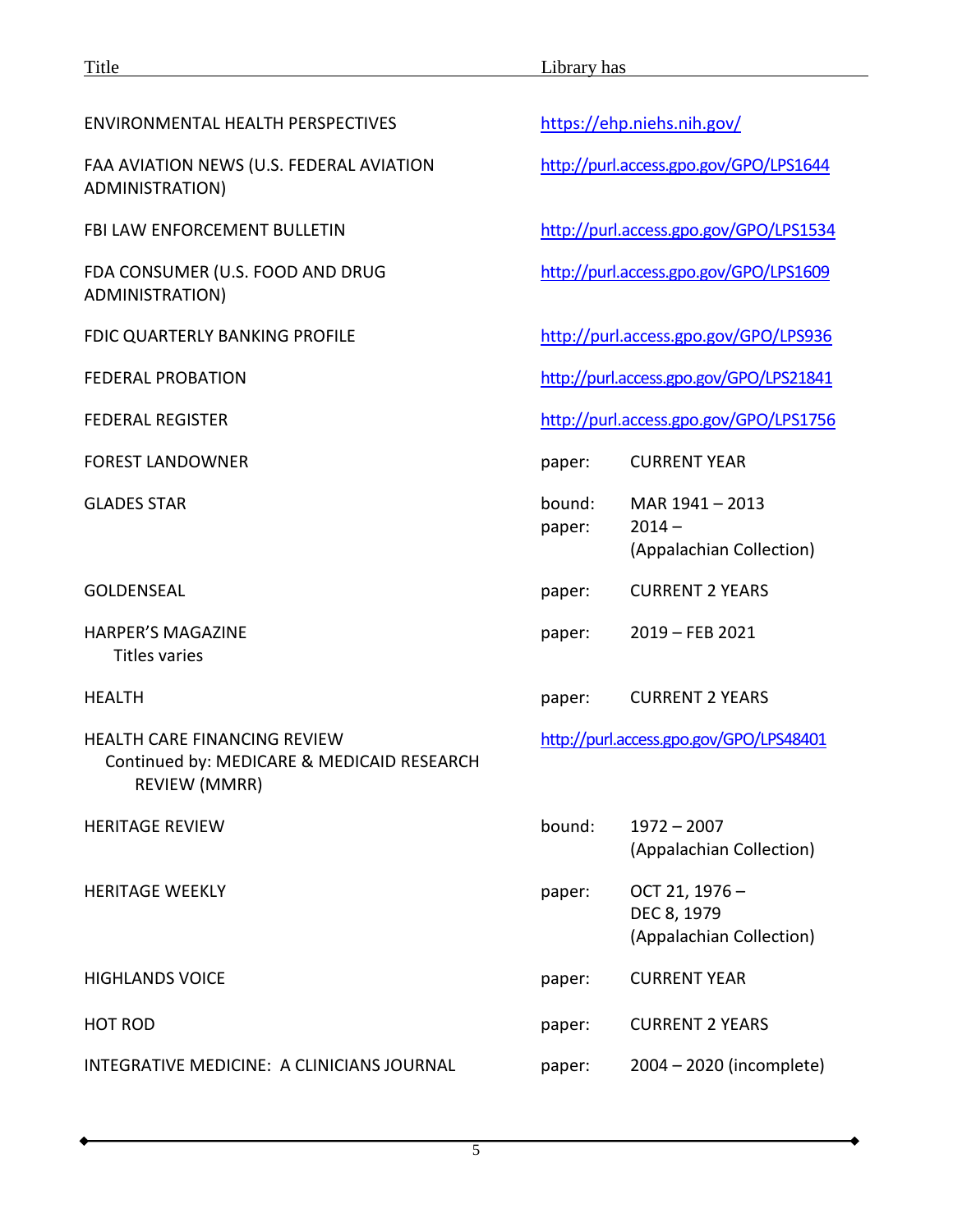| JAAMT                                                                                                                                                                                            |        |                                                         |
|--------------------------------------------------------------------------------------------------------------------------------------------------------------------------------------------------|--------|---------------------------------------------------------|
| See JOURNAL OF THE AMERICAN ASSOCIATION<br>FOR MEDICAL TRANSCRIPTION                                                                                                                             |        |                                                         |
| <b>JADA</b><br>See JOURNAL OF THE AMERICAN DENTAL<br><b>ASSOCIATION</b>                                                                                                                          |        |                                                         |
| <b>JNE</b><br>See JOURNAL OF NURSING EDUCATION                                                                                                                                                   |        |                                                         |
| <b>JOPERD</b><br>See JOURNAL OF PHYSICAL EDUCATION,<br><b>RECREATION &amp; DANCE</b>                                                                                                             |        |                                                         |
| JOURNAL OF BODYWORK & MOVEMENT THERAPIES                                                                                                                                                         | paper: | $2006 -$                                                |
| JOURNAL OF DENTAL EDUCATION                                                                                                                                                                      | paper: | 1994 - APR 2004                                         |
| JOURNAL OF DENTAL HYGIENE                                                                                                                                                                        | paper: | microfilm: OCT 1988 - SPRING 2004<br>1994 - SPRING 2004 |
| JOURNAL OF DENTISTRY FOR CHILDREN                                                                                                                                                                |        | microfilm: 1994, 1997 - 2006                            |
| <b>JOURNAL OF FORESTRY</b>                                                                                                                                                                       | paper: | microfilm: 1962 - 2010<br><b>CURRENT YEAR</b>           |
| JOURNAL OF PERIODONTOLOGY                                                                                                                                                                        | paper: | $1986 - 2014$                                           |
| JOURNAL OF PHYSICAL EDUCATION, RECREATION &<br>DANCE (JOPERD)                                                                                                                                    | paper: | microfilm: 1994 - 2000<br>1999 - FEB 2007               |
| JOURNAL OF PUBLIC HEALTH DENTISTRY                                                                                                                                                               | paper: | $1994 - 2020$                                           |
| JOURNAL OF RESPIRATORY DISEASES                                                                                                                                                                  | paper: | $1994 - 2008$                                           |
| JOURNAL OF THE ALLEGHENIES                                                                                                                                                                       | paper: | 1965 - (incomplete)<br>(Appalachian Collection)         |
| JOURNAL OF THE AMERICAN DENTAL ASSOCIATION (JADA) microfilm: 1983-2010<br>Microfilm is filed at AMERICAN DENTAL<br><b>ASSOCIATION JOURNAL.</b><br>1990 - 1998 on CD-ROM (RESERVE) RK 1. J32 1999 | paper: | $1998 -$                                                |

JUVENILE JUSTICE <http://purl.access.gpo.gov/GPO/LPS2169>

 $\ddot{\bullet}$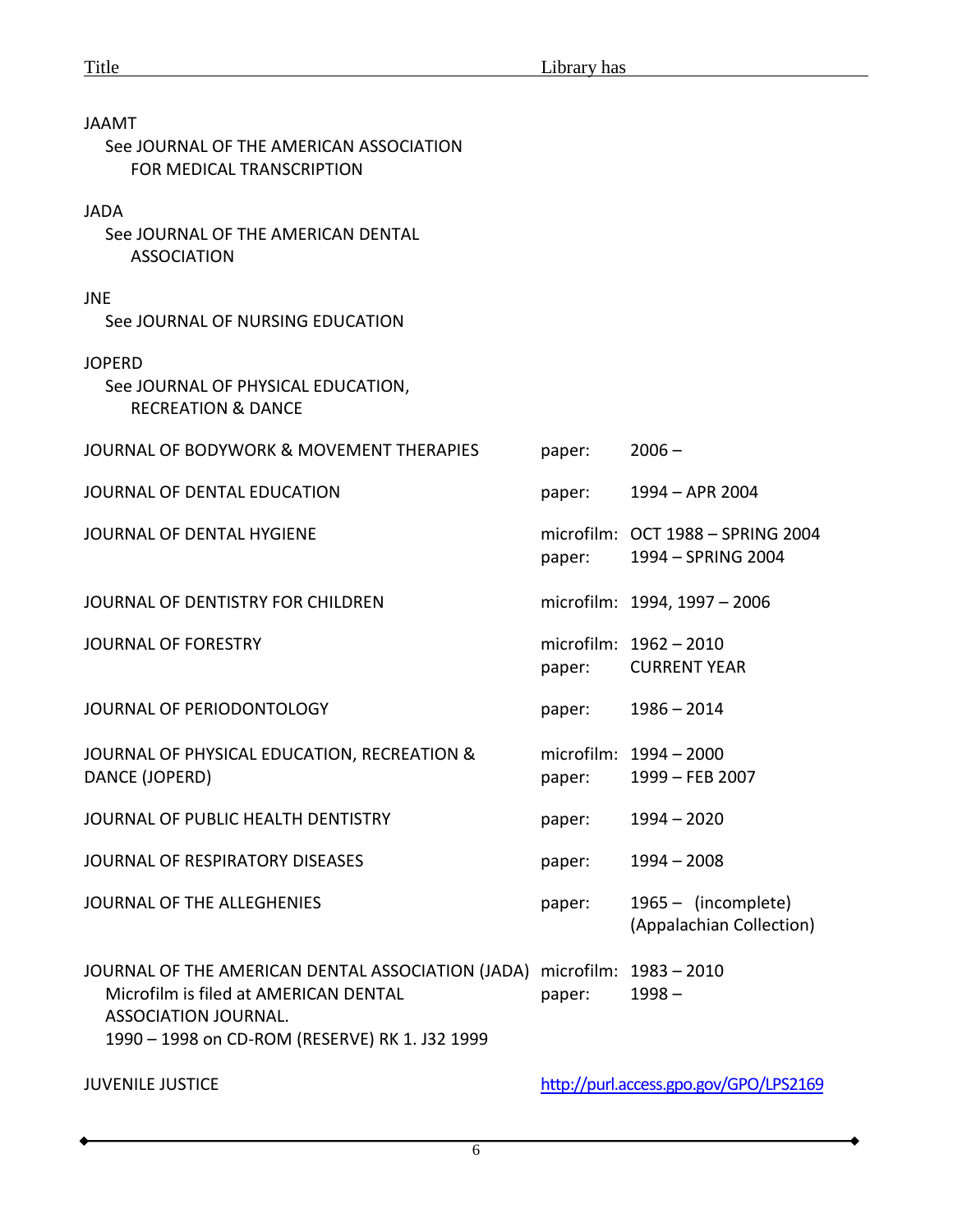| LA FAYETTE: THE HISTORY AND GENEALOGY OF FAYETTE<br>COUNTY, PENNSYLVANIA     | paper: | APR 1981 - OCT 1988<br>(Appalachian Collection)                              |
|------------------------------------------------------------------------------|--------|------------------------------------------------------------------------------|
| <b>LABORATORY MEDICINE</b>                                                   | paper: | 1996 - FEB 2019                                                              |
| <b>LAUREL MESSENGER</b>                                                      | paper: | NOV 1995 - 2014<br>(Appalachian Collection)                                  |
| <b>LIBERTY</b>                                                               | paper: | <b>CURRENT YEAR</b>                                                          |
| LIBRARY OF CONGRESS MAGAZINE                                                 | paper: | SEP/OCT 2012-                                                                |
| MLO: MEDICAL LABORATORY OBSERVER                                             | paper: | DEC 1990 - 2007                                                              |
| MARYLAND HISTORICAL MAGAZINE                                                 | paper: | $2018 -$                                                                     |
| <b>MASSAGE &amp; BODYWORK</b>                                                | paper: | OCT/NOV 1999 - 2001<br>2003 - JAN/FEB 2008,<br>MAR/APR 2010-<br>(incomplete) |
| <b>MASSAGE THERAPY JOURNAL</b>                                               | paper: | FALL 2000 - FALL 2001,<br><b>SPRING 2003-</b>                                |
| <b>MEDICAL LABORATORY OBSERVER</b><br>See MLO                                |        |                                                                              |
| <b>MONTHLY LABOR REVIEW</b>                                                  |        | http://purl.access.gpo.gov/GPO/LPS806                                        |
| <b>MOTOR TREND</b>                                                           | paper: | <b>CURRENT YEAR</b>                                                          |
| NATIONAL GEOGRAPHIC                                                          | paper: | <b>CURRENT 5 YEARS</b>                                                       |
| NATIONAL PARKS: THE MAGAZINE OF THE NATIONAL<br>PARKS AND CONSERVATION ASSN. | paper: | <b>CURRENT YEAR</b>                                                          |
| <b>NATIONAL WILDLIFE</b>                                                     | paper: | <b>CURRENT YEAR</b>                                                          |
| <b>NATURAL SOLUTIONS</b><br><b>Formerly ALTERNATIVE MEDICINE</b>             | paper: | FEB 2008-2017<br>(incomplete)                                                |
| <b>NEW YORKER</b>                                                            | paper: | $2005 -$                                                                     |
| NORTHERN LOGGER AND TIMBER PROCESSOR                                         | paper: | <b>CURRENT YEAR</b>                                                          |

 $\blacklozenge$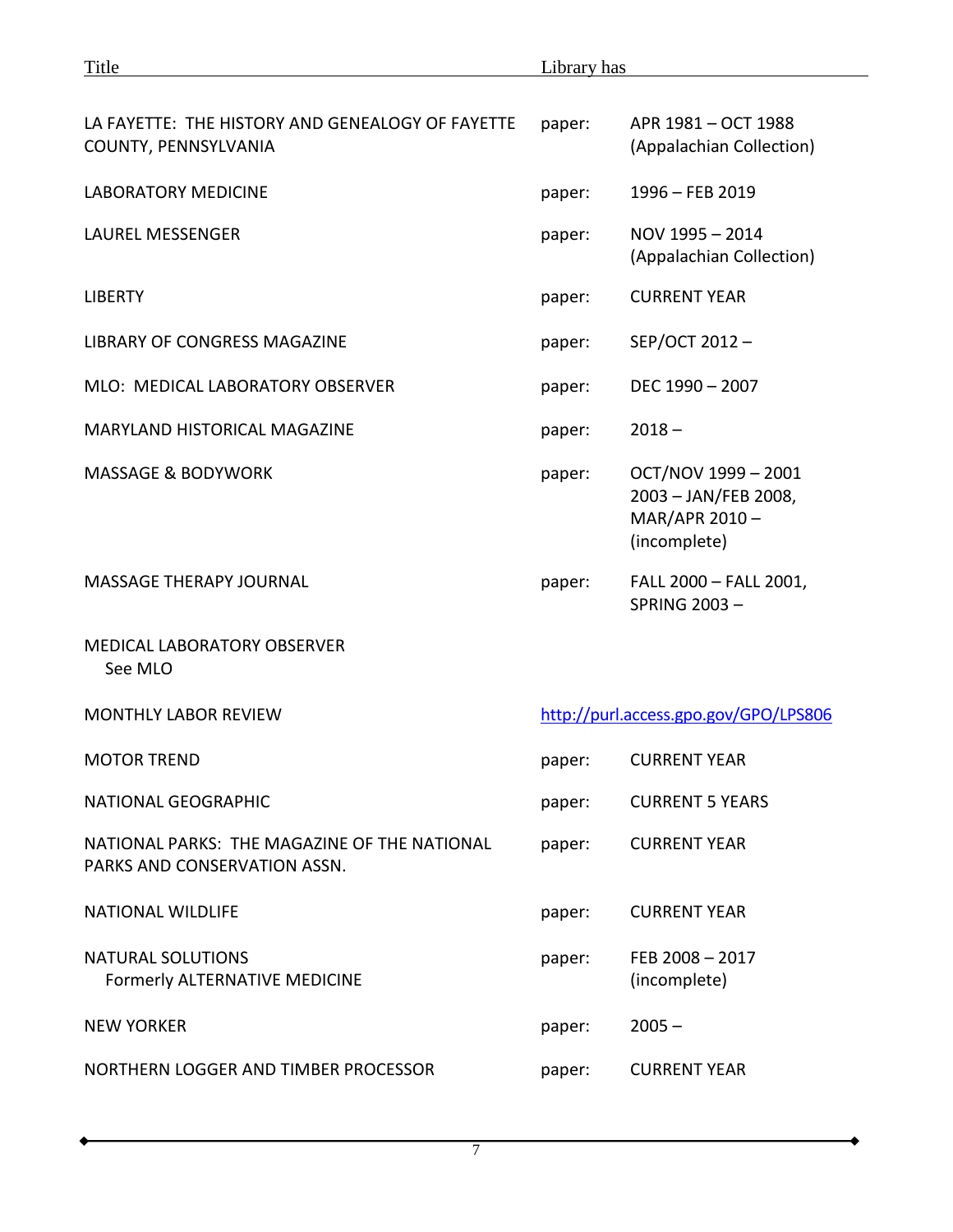| Title                                             | Library has                            |                                                                    |
|---------------------------------------------------|----------------------------------------|--------------------------------------------------------------------|
| <b>NURSING</b>                                    |                                        | microfilm: 1979 - 2005                                             |
|                                                   | paper:                                 | 1997 - JAN 2018                                                    |
| NURSING CLINICS OF NORTH AMERICA                  | paper:                                 | 1993 - MAR 2015                                                    |
| <b>NURSING OUTLOOK</b>                            | paper:                                 | microfilm: 1979 - 2010<br>1993 - JAN/FEB 2017                      |
| <b>NURSING RESEARCH</b>                           | paper:                                 | 1993 - SEP/OCT 2017                                                |
| OCCUPATIONAL OUTLOOK QUARTERLY (archives)         | http://purl.access.gpo.gov/GPO/LPS3410 |                                                                    |
| <b>OLD PIKE POST</b>                              | bound:<br>paper:                       | JUN 1984 - 2015<br>$2016 -$<br>(Appalachian Collection)            |
| <b>OUT</b>                                        | paper:                                 | <b>CURRENT 2 YEARS</b>                                             |
| <b>PARK PRACTICE</b><br>See DESIGN; GRIST; TRENDS |                                        |                                                                    |
| PENNSYLVANIA MAGAZINE                             | paper:                                 | <b>CURRENT 2 YEARS</b>                                             |
| <b>PEOPLE WEEKLY</b>                              | paper:                                 | <b>CURRENT YEAR</b>                                                |
| PHYSICAL THERAPY CASE REPORTS                     | paper:                                 | 1998 - MAY 2001                                                    |
| PIONEER (HISTORICAL SOCIETY OF BEDFORD COUNTY)    | bound:<br>paper:                       | 1975 - JAN 1996<br>APR 1996 - 2002<br>(Appalachian Collection)     |
| PIONEER NEWSLETTER                                | paper:                                 | WINTER 1991 - JUL 1997<br>(Incomplete)<br>(Appalachian Collection) |
| <b>POLICE CHIEF</b>                               | paper:                                 | <b>CURRENT YEAR</b>                                                |
| POPULAR MECHANICS                                 | paper:                                 | <b>CURRENT 2 YEARS</b>                                             |
| <b>POPULAR SCIENCE</b>                            | paper:                                 | $2018 - 2020$                                                      |
| PSYCHOLOGY TODAY                                  | paper:                                 | <b>CURRENT 2 YEARS</b>                                             |
| RADIOLOGIC TECHNOLOGY                             | paper:                                 | $1996 - FEB 2021$                                                  |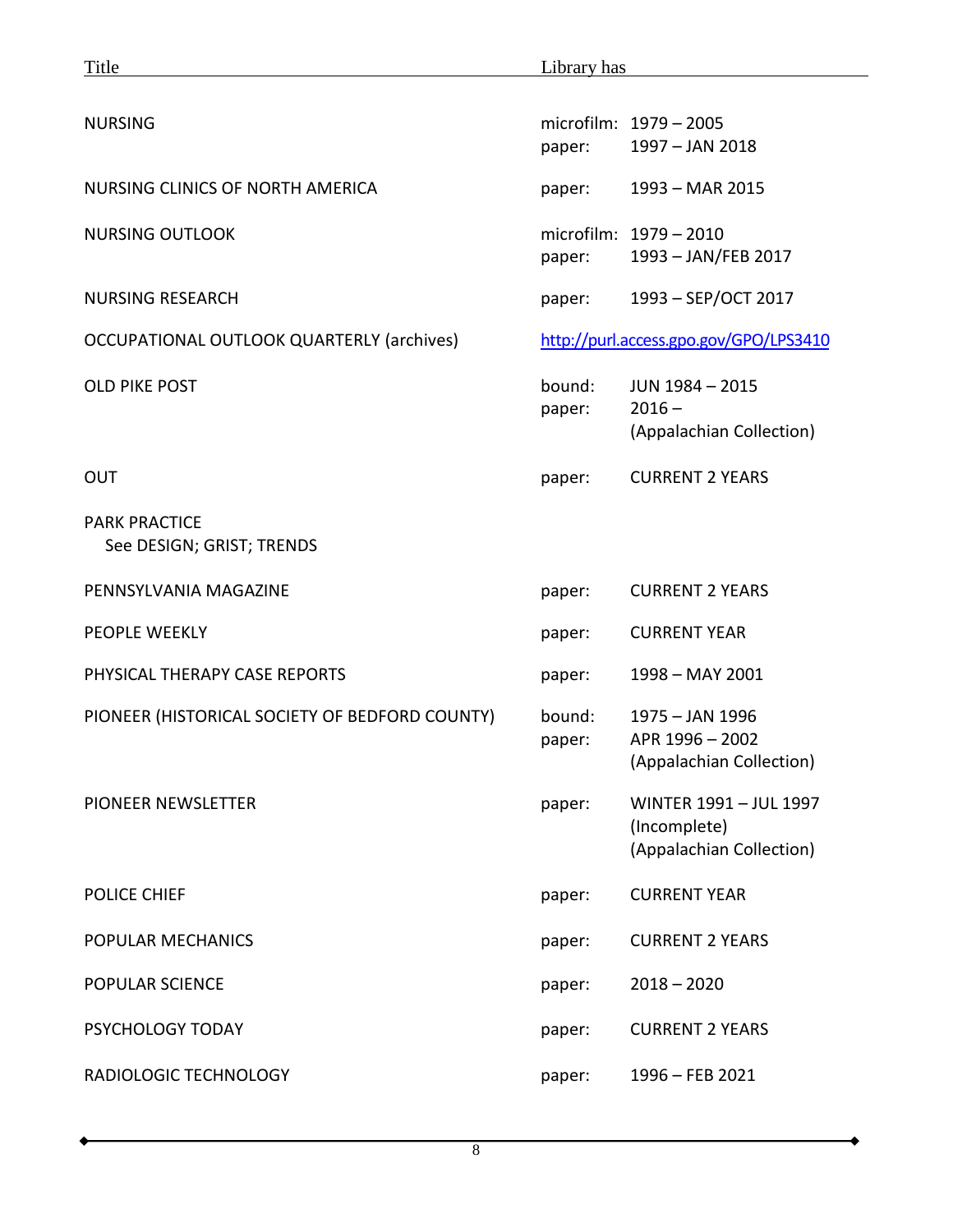| Title                                                                      | Library has                             |                                                      |
|----------------------------------------------------------------------------|-----------------------------------------|------------------------------------------------------|
|                                                                            |                                         |                                                      |
| <b>RESPIRATORY CARE</b>                                                    | paper:                                  | 1994 - MAR 2021                                      |
| RESPIRATORY CARE CLINICS OF NORTH AMERICA                                  | paper:                                  | $2003 - 2006$                                        |
| SAMHSA NEWS (SUBSTANCE ABUSE AND MENTAL<br>HEALTH SERVICES ADMINISTRATION) |                                         | http://purl.access.gpo.Gov/GPO/LPS3091               |
| <b>SCIENTIFIC AMERICAN</b>                                                 | paper:                                  | $2020 - APR$ 2021                                    |
| SEMINARS IN RESPIRATORY INFECTIONS                                         | paper:                                  | $1998 - 2003$                                        |
| <b>SMITHSONIAN</b>                                                         | paper:                                  | <b>CURRENT YEAR</b>                                  |
| <b>SOUND &amp; VISION</b>                                                  | paper:                                  | <b>CURRENT YEAR</b>                                  |
| <b>SPECIAL WARFARE</b>                                                     |                                         | https://www.soc.mil/SWCS/SWmag/swmag.htm             |
| <b>SURVEY OF CURRENT BUSINESS</b>                                          | http://purl.access.gpo.gov/GPO/LPS1730  |                                                      |
| <b>TABLELAND TRAILS</b>                                                    | paper:                                  | 1953 - 1958 (incomplete)<br>(Appalachian Collection) |
| TEACHING AND LEARNING IN NURSING                                           | paper:                                  | $2007 -$ JAN 2018                                    |
| <b>TIMBER PROCESSING</b>                                                   | paper:                                  | <b>CURRENT YEAR</b>                                  |
| <b>TIME</b>                                                                | paper:                                  | <b>CURRENT 2 YEARS</b>                               |
| <b>TREE CARE INDUSTRY</b>                                                  | paper:                                  | <b>CURRENT YEAR</b>                                  |
| TREE PLANTERS' NOTES                                                       | http://purl.access.gpo.gov/GPO/LPS24634 |                                                      |
| WEEKLY COMPILATION OF PRESIDENTIAL DOCUMENTS                               | http://purl.access.gpo.gov/GPO/LPS1769  |                                                      |
| <b>WESTERN MARYLAND GENEALOGY</b>                                          | paper:                                  | 1985 - SUMMER 2003<br>(Appalachian Collection)       |
| <b>WIRED</b>                                                               | paper:                                  | <b>CURRENT YEAR</b>                                  |
| <b>WONDERFUL WEST VIRGINIA</b>                                             | paper:                                  | <b>CURRENT 2 YEARS</b>                               |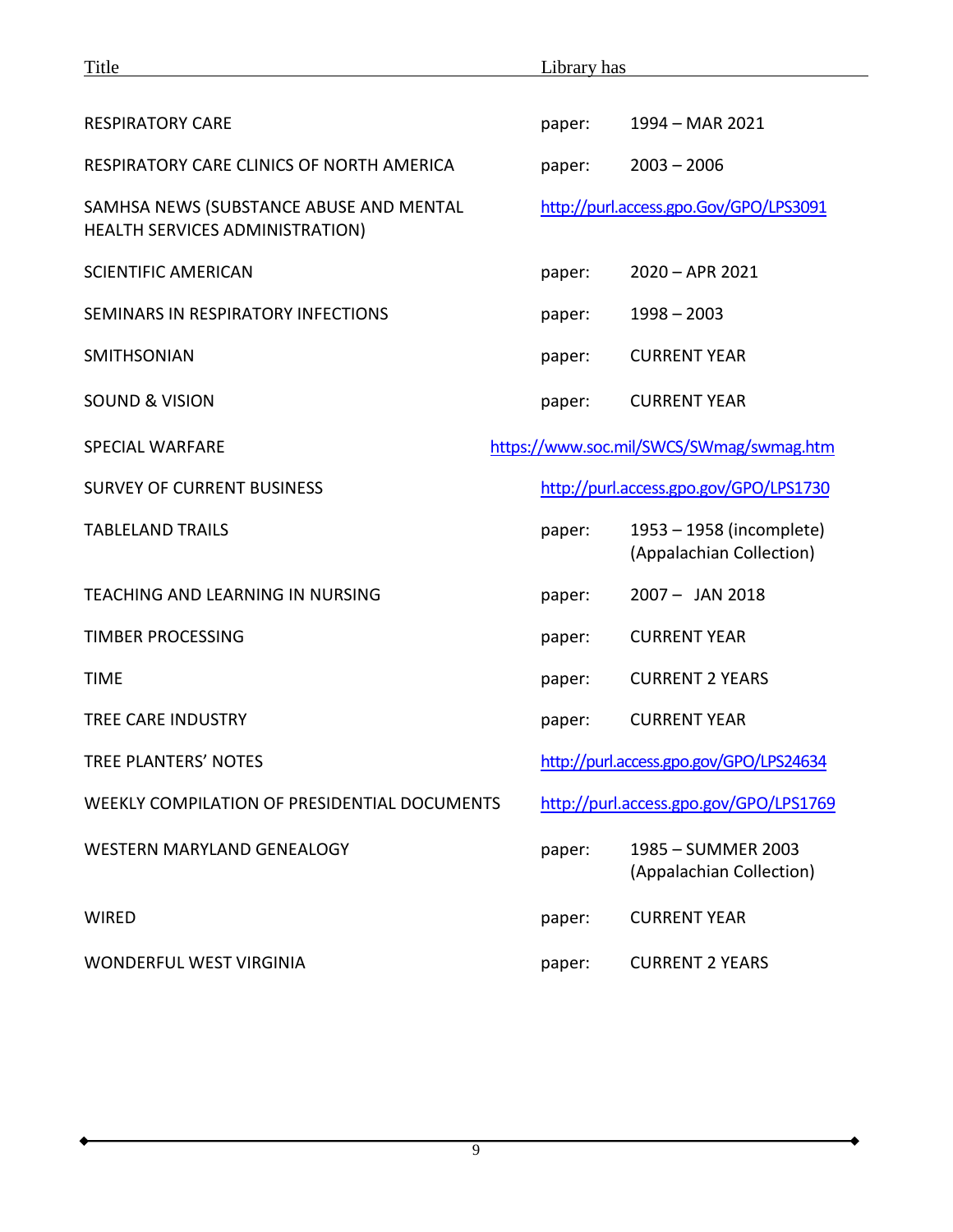# **NEWSPAPERS**

# **TITLE** MICROFORM

CIVILIAN (CUMBERLAND, MD) (MF) FEB 8, 1880 – DEC 25, 1891 Shelved in the Appalachian Collection at apl. F189.C9.C58. Title varies: SUNDAY CIVILIAN and WEEKLY CIVILIAN. CUMBERLAND ALLEGANIAN<br>
Shelved in the Appalachian Collection<br>
1857 – 1859; MAY 10, 1864 – Shelved in the Appalachian Collection<br>at apl. F189.C9.A4. Title varies: at apl. F189.C9.A4. Title varies: JAN 13, 1875; JAN 12, 1876 – JAN 9, 1879; JUL 6, 1899 –<br>NOV 26, 1900; 1902 – 1912 CUMBERLAND DAILY ALLEGANIAN and DAILY TIMES. CUMBERLAND NEWS (MF) 1938-1988 CUMBERLAND PRESS (MF) 1914-1916 CUMBERLAND TIMES (MF) 1872-1876, 1879-1891, 1894-1988 CUMBERLAND TIMES-NEWS (Daily edition) (MF) 1988 – (Same day delivery.) Hard copy kept until microfilm arrives. FROSTBURG MINING JOURNAL (MF) SEP 30, 1871 – FEB 25, 1911 Shelved in the Appalachian Collection at apl. F189.F7.F758. MOUNTAIN CITY TIMES (MF) 1869-1875 SUN (BALTIMORE) (Daily and Sunday editions) (MF) 1981 – APR 2003 (incomplete)

DATE – CURRENTLY (MF) MICROFILM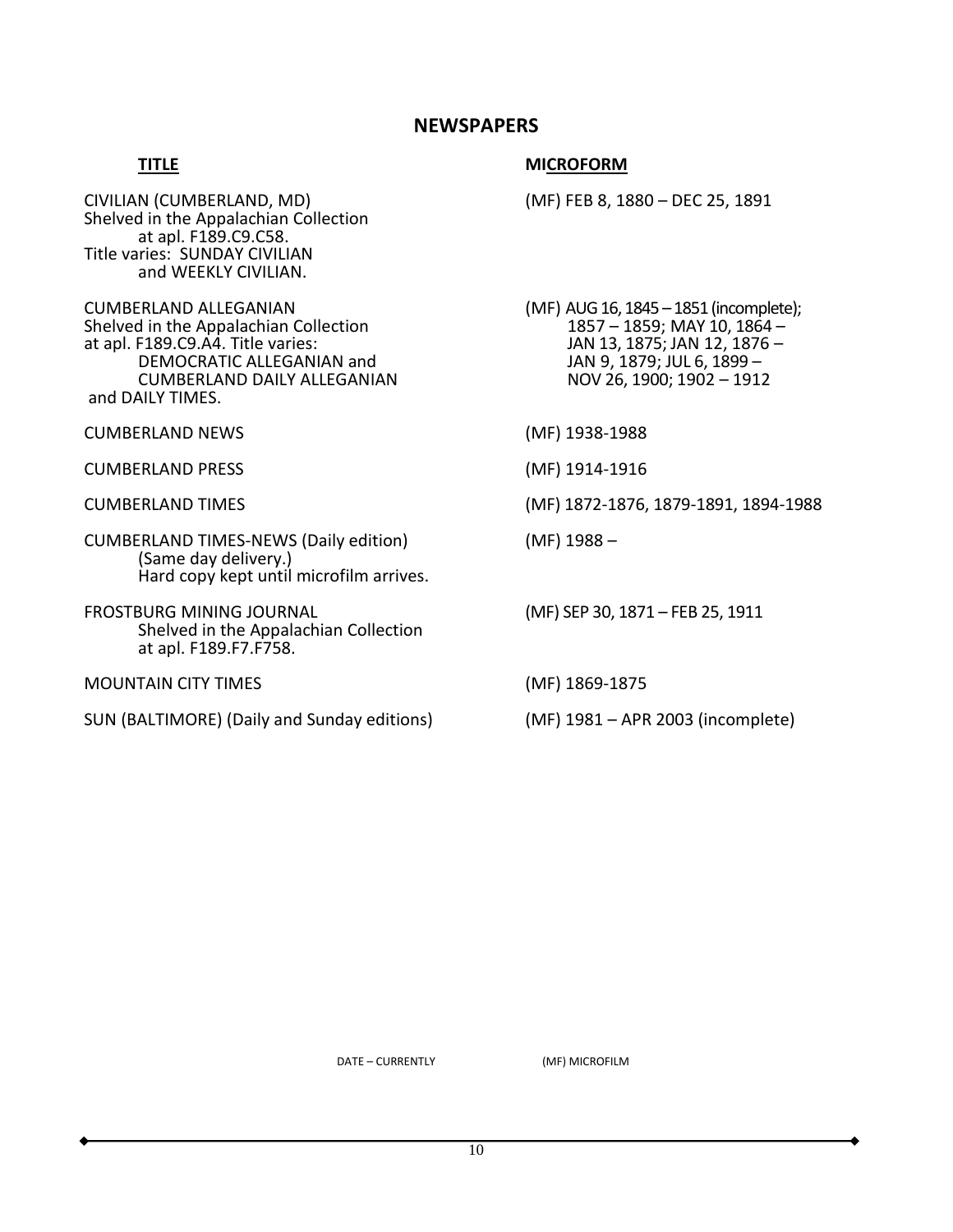# **SUBJECT GUIDE TO MAGAZINES**

The following list organizes magazines into broad subject areas.

**ACCOUNTING** see **BUSINESS AND ECONOMICS**

#### **AERONAUTICS AND SPACE SCIENCE**

FAA AVIATION NEWS (EL)

**AGRICULTURE AND GARDENING** (see also **FORESTRY**)

ARBORIST NEWS BETTER HOMES AND GARDENS

**APPALACHIA** see **MARYLAND AND APPALACHIA**

**ART AND ARCHITECTURE** (see also **PHOTOGRAPHY**)

AMERICAN CRAFT ARTIST'S MAGAZINE

## **ASTRONOMY** see **PHYSICS**

# **AUTOMOTIVE TECHNOLOGY**

CAR AND DRIVER HOT ROD MOTOR TREND POPULAR MECHANICS \* POPULAR SCIENCE

**BANKING** see **BUSINESS AND ECONOMICS**

**BIOLOGICAL SCIENCES** (see also **AGRICULTURE AND GARDENING FORESTRY WILDLIFE MANAGEMENT AND CONSERVATION)**

AWI: ANIMAL WELFARE INSTITUTE QUARTERLY

**BOOK REVIEWS AND BOOK SELECTION**

CHOICE

**BUSINESS AND ECONOMICS** (see also **CONSUMER AFFAIRS)**

CPI DETAILED REPORT (EL)

ECONOMIC INDICATORS (EL) EMPLOYMENT AND EARNINGS (EL) FDIC QUARTERLY BANKING PROFILE (EL) MONTHLY LABOR REVIEW (EL) OCCUPATIONAL OUTLOOK QUARTERLY (EL) SURVEY OF CURRENT BUSINESS (EL)

# **CAREERS**

EMPLOYMENT AND EARNINGS (EL) OCCUPATIONAL OUTLOOK QUARTERLY (EL)

# **COMPUTER SCIENCE**

WIRED

**CONSERVATION** See **BIOLOGICAL SCIENCES WILDLIFE MANAGEMENT AND CONSERVATION**

# **CONSUMER AFFAIRS**

CONSUMER REPORTS FDA CONSUMER (EL)

# **CRIMINAL JUSTICE**

CIVIL RIGHTS JOURNAL (EL) CORRECTIONS TODAY FBI LAW ENFORCEMENT BULLETIN (EL) FEDERAL PROBATION (EL) JUVENILE JUSTICE (EL) POLICE CHIEF

#### **CURRENT EVENTS** see **NEWS AND OPINION**

**DENTAL HEALTH** (see also **HEALTH**)

DENTAL CLINICS OF NORTH AMERICA \* DENTAL ECONOMICS DIMENSIONS OF DENTAL HYGIENE JOURNAL OF DENTAL EDUCATION \* JOURNAL OF DENTAL HYGIENE \* JOURNAL OF PERIODONTOLOGY \* JOURNAL OF PUBLIC HEALTH DENTISTRY \* JOURNAL OF THE AMERICAN DENTAL ASSOCIATION

# **DRAMA**

see **MUSIC AND PERFORMING ARTS**

**\* – ONLY BACK ISSUES AVAILABLE (EL) – ELECTRONIC**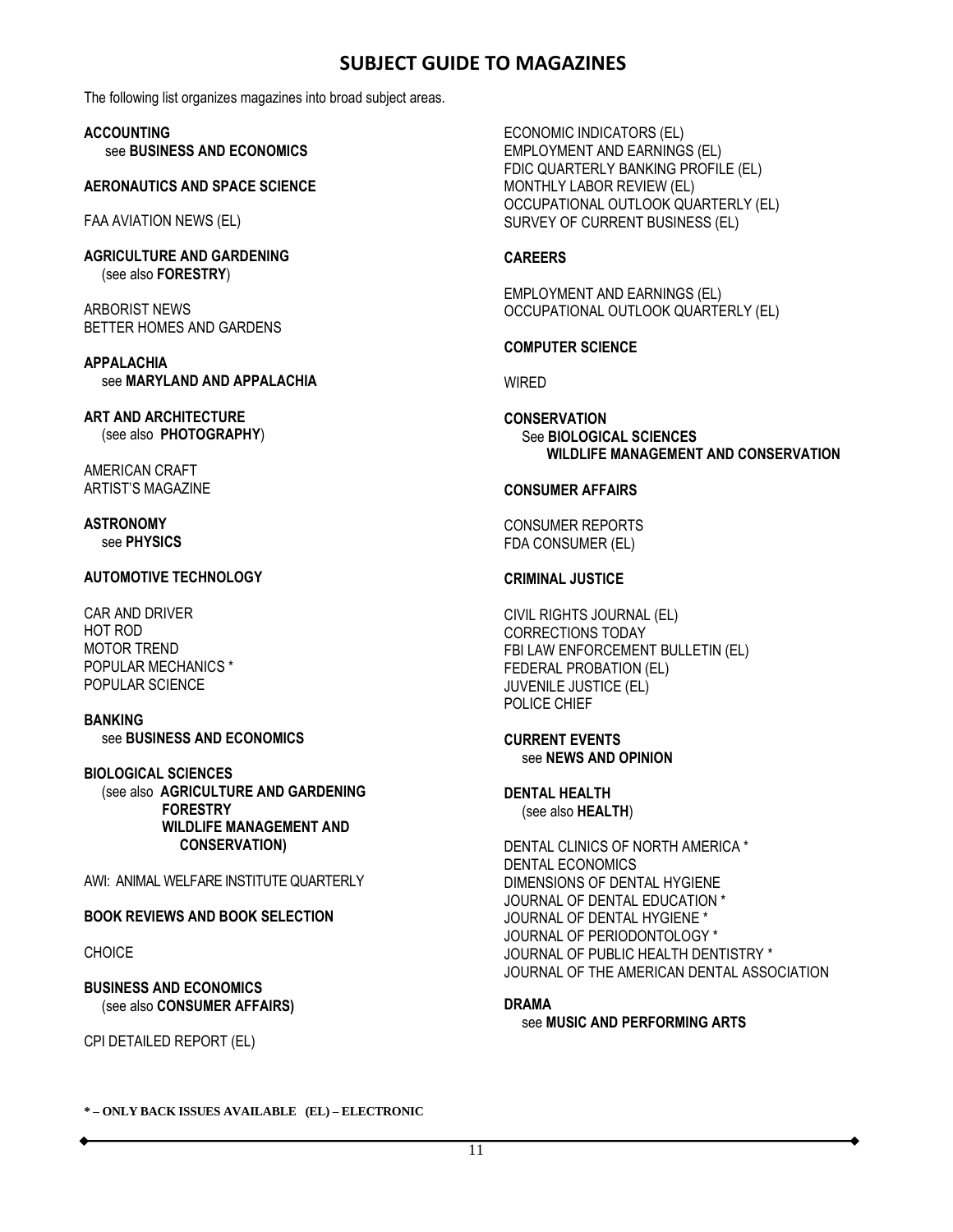#### **ECONOMICS** see **BUSINESS AND ECONOMICS**

#### **EDUCATION**

JOURNAL OF PHYSICAL EDUCATION, RECREATION, AND DANCE \*

# **ENVIRONMENT**

 see **BIOLOGICAL SCIENCES WILDLIFE MANAGEMENT AND CONSERVATION**

**FINANCE** see **BUSINESS AND ECONOMICS**

**FOOD AND NUTRITION** see **HOSPITALITY MANAGEMENT**

## **FORESTRY**

 (see also **WILDLIFE MANAGEMENT AND CONSERVATION AGRICULTURE AND GARDENING**)

AMERICAN FORESTS ARBORICULTURE & URBAN FORESTRY ARBORIST NEWS FOREST LANDOWNER JOURNAL OF FORESTRY NATIONAL PARKS NORTHERN LOGGER AND TIMBER PROCESSOR TREE CARE INDUSTRY TREE PLANTERS' NOTES \* (EL)

#### **GENEALOGY**

CHAPEL HILL WEST NEIGHBORHOOD ASSOCIATION NEWSLETTER \* JOURNAL OF THE ALLEGHENIES LA FAYETTE: THE HISTORY AND GENEALOGY OF FAYETTE COUNTY, PA \* OLD PIKE POST WESTERN MARYLAND GENEALOGY \*

#### **GENERAL INTEREST**

THE ATLANTIC BETTER HOMES AND GARDENS BON APPETIT CONSUMER REPORTS GOLDENSEAL HARPER'S MAGAZINE HEALTH

HIGHLANDS VOICE MOTOR TREND NATIONAL GEOGRAPHIC NEW YORKER OUT PENNSYLVANIA MAGAZINE PEOPLE WEEKLY SMITHSONIAN TIME WONDERFUL WEST VIRGINIA

#### **GEOGRAPHY AND TRAVEL**

NATIONAL GEOGRAPHIC WONDERFUL WEST VIRGINIA

## **GOVERNMENT**

 see **POLITICAL SCIENCE U.S. GOVERNMENT PERIODICALS**

# **HEALTH**

 (see also **DENTAL HEALTH MASSAGE THERAPY MEDICAL LABORATORY TECHNOLOGY NURSING OCCUPATIONAL THERAPY PHYSICAL THERAPY RADIOLOGIC TECHNOLOGY RESPIRATORY THERAPY)**

COMPLEMENTARY THERAPIES IN MEDICINE \* COMPLEMENTARY THERAPIES IN CLINICAL PRACTICE \* EMERGING INFECTIOUS DISEASES (EL) FDA CONSUMER (EL) HEALTH HEALTH CARE FINANCING REVIEW (EL)

#### **HISTORY** (see also **BLACK STUDIES GENEALOGY MARYLAND AND APPALACHIA**)

CIVIL WAR TIMES MARYLAND HISTORICAL MAGAZINE NATIONAL GEOGRAPHIC **SMITHSONIAN** 

# **HOSPITALITY MANAGEMENT**

BON APPETIT FDA CONSUMER (EL)

**\* – ONLY BACK ISSUES AVAILABLE (EL) – ELECTRONIC**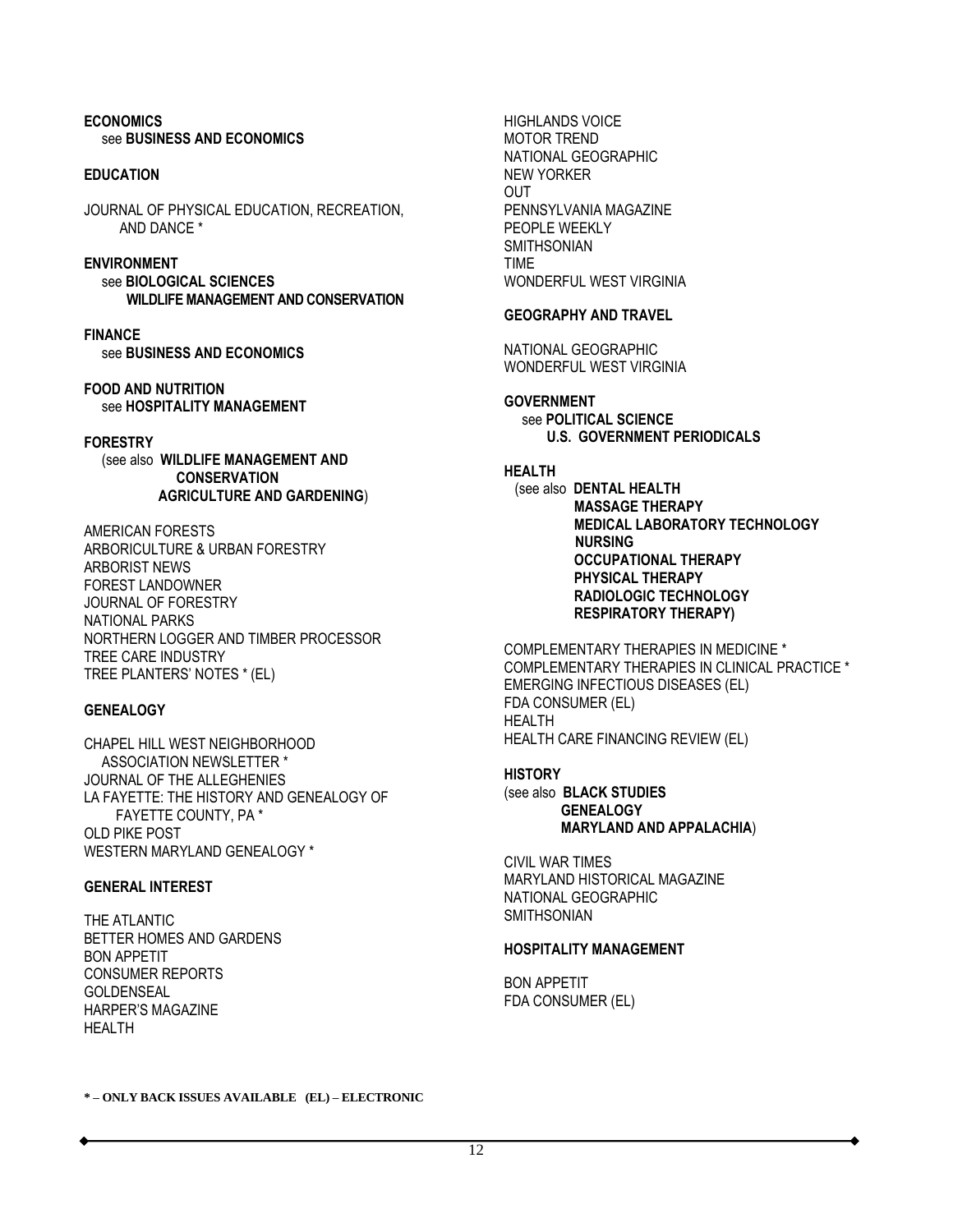**LAW** see **CRIMINAL JUSTICE**

#### **MARYLAND AND APPALACHIA**

ALLEGANY MAGAZINE B & O RAILROADER \* BICENTENNIAL BULLETIN \* CHAPEL HILL WEST NEIGHBORHOOD ASSOCIATION NEWSLETTER \* GLADES STAR GOLDENSEAL HERITAGE REVIEW \* HERITAGE WEEKLY \* JOURNAL OF THE ALLEGHENIES MARYLAND HISTORICAL MAGAZINE OLD PIKE POST PIONEER \* WONDERFUL WEST VIRGINIA

#### **MASSAGE THERAPY**

(see also **HEALTH**)

COMPLEMENTARY THERAPIES IN CLINICAL PRACTICE \* COMPLEMENTARY THERAPIES IN MEDICINE \* COMPLEMENTARY THERAPIES IN NURSING/MIDWIFERY \* INTEGRATIVE MEDICINE: A CLINICIANS JOURNAL \* JOURNAL OF BODYWORK & MOVEMENT THERAPIES MASSAGE & BODYWORK MASSAGE THERAPY JOURNAL

**MEDICAL LABORATORY TECHNOLOGY** (see also **HEALTH BIOLOGICAL SCIENCES)**

LABORATORY MEDICINE \* MLO: MEDICAL LABORATORY OBSERVER \*

#### **MENTAL HEALTH** see **PSYCHOLOGY**

#### **MUSIC AND PERFORMING ARTS**

NEW YORKER SOUND & VISION

**NEWS AND OPINION** (see also **POLITICAL OPINION**)

THE ATLANTIC PEOPLE WEEKLY TIME

#### **NURSING**

 (see also **HEALTH**) AMERICAN JOURNAL OF NURSING \* (EL) COMPLEMENTARY THERAPIES IN CLINICAL PRACTICE \* COMPLEMENTARY THERAPIES IN MEDICINE \* COMPLEMENTARY THERAPIES IN NURSING/MIDWIFERY \* NURSING \* (EL) NURSING CLINICS OF NORTH AMERICA \* NURSING MADE INCREDIBLY EASY (EL) NURSING OUTLOOK \* NURSING RESEARCH \* SAMHSA NEWS (EL) TEACHING AND LEARNING IN NURSING \*

**OCCUPATIONAL THERAPY** (see also **HEALTH**)

COMPLEMENTARY THERAPIES IN CLINICAL PRACTICE \* COMPLEMENTARY THERAPIES IN MEDICINE \*

**OCCUPATIONS** see **CAREERS**

#### **PHYSICAL EDUCATION AND RECREATION**

JOURNAL OF PHYSICAL EDUCATION, RECREATION, AND DANCE \* NATIONAL PARKS

#### **PHYSICAL THERAPY** (see also **HEALTH**)

COMPLEMENTARY THERAPIES IN CLINICAL PRACTICE COMPLEMENTARY THERAPIES IN MEDICINE \*

#### **POLITICAL SCIENCE AND GOVERNMENT** (see also **NEWS AND OPINION MAGAZINES U.S. GOVERNMENT PERIODICALS**)

THE ATLANTIC CIVIL RIGHTS JOURNAL (EL) CONGRESSIONAL RECORD (EL) FEDERAL REGISTER (EL) WEEKLY COMPILATION OF PRESIDENTIAL DOCUMENTS (EL)

#### **PSYCHOLOGY**

PSYCHOLOGY TODAY

**\* – ONLY BACK ISSUES AVAILABLE (EL) – ELECTRONIC**